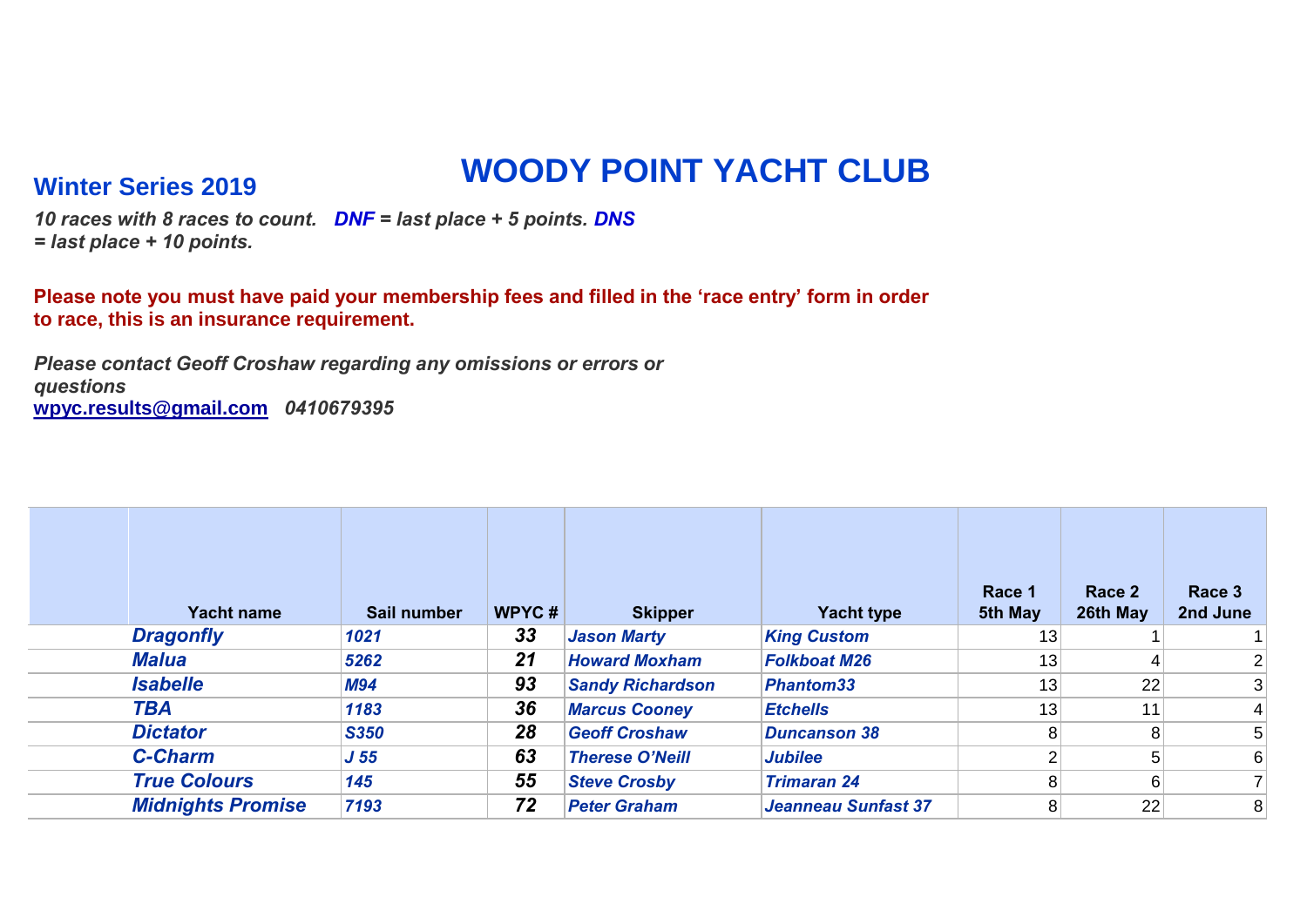| <b>Pinta Bay</b>     | 349              | 34              | <b>Frank Milner</b>      | Jeanneau 349           | $\overline{3}$  | $\overline{7}$ | $9\,$           |
|----------------------|------------------|-----------------|--------------------------|------------------------|-----------------|----------------|-----------------|
| <b>Crush</b>         | <b>AUS 198</b>   | 64              | <b>Glen Carapiet</b>     | <b>Etchells</b>        | 13              | 22             | 10 <sup>1</sup> |
| <b>Watershed</b>     |                  | 29              | <b>Matt Bowden</b>       | <b>Northshore 38</b>   | 13              | 10             | 11              |
| <b>Nitro</b>         | <b>M172</b>      | 35              | <b>Mat Wright</b>        | <b>Intro 22</b>        |                 | 9              | 12              |
| <b>Australia II</b>  | <b>WP111</b>     | 46              | <b>Richard Lock</b>      | <b>Swarbrick S III</b> | 13              | $\overline{2}$ | 17              |
| <b>Cynthia</b>       |                  | 37              | <b>lan McLean</b>        | Perry 35               | 13              | 22             | 17              |
| <b>Gemava</b>        | 2570             | 67              | <b>Scott Golding</b>     | <b>Cavalier 32</b>     | 13              | $\overline{3}$ | 22              |
| Leo                  |                  | 59              | <b>Danny Hall</b>        | <b>Cavalier 28</b>     | 13              | 12             | 22              |
| <b>Cazbar</b>        |                  | 73              | <b>Terry Moran</b>       | <b>Etchells</b>        | $\vert 4 \vert$ | 22             | 22              |
| <b>Mini Bateaux</b>  | 73046            | 96              | <b>Josh Patterson</b>    | <b>Beneteau 235</b>    | 8 <sup>1</sup>  | 22             | 22              |
| <b>Tainui</b>        | 51               | 51              | <b>Russell Erskine</b>   | Van De Stat 23         | 13              | 22             | 22              |
| <b>Rojak</b>         | J134             | 87              | <b>Rupert Morton</b>     | <b>Jubilee</b>         | 13              | 22             | 22              |
| <b>Sinbad</b>        | 204              | 20              | <b>Ken Allen</b>         | <b>C</b> Holman        | 13              | 22             | 22              |
| <b>Hoodunit</b>      | 38               | 39              | <b>Sally Gaunt</b>       | <b>Hood</b>            | 13              | 22             | 22              |
| <b>Proteus</b>       | 4677             | 56              | <b>Ron Owers</b>         | F/G Daydream 28        | 13              | 22             | 22              |
| <b>Saris</b>         |                  | 74              | <b>Kris Ferguson</b>     | <b>Timber Sloop</b>    | 13              | 22             | 22              |
| <b>Seal</b>          | $\overline{c}$   | 10              | <b>Allan Yuille</b>      | <b>Swanson Dart 22</b> | 13              | 22             | 22              |
| <b>Papillion</b>     | 253              | 38              | <b>Terry Mackaness</b>   | <b>Compass 28</b>      | 13              | 22             | 22              |
| <b>Florrie</b>       |                  | 90              | <b>Michael Bell</b>      | <b>24" Gaff Cutter</b> | 13              | 22             | 22              |
| <b>Fi-Fi</b>         | <b>NS 110</b>    | 27              | <b>Malcolm Pettinger</b> | <b>North Shore 27</b>  | 13              | 22             | 22              |
| <b>Summer Seas</b>   | 5399             | 49              | <b>Terry Stewart</b>     | <b>Roberts 34</b>      | 13              | 22             | 22              |
| <b>Retreat</b>       | 151              | 151             | <b>Graeme Proctor</b>    | <b>Gaff Ranger 26</b>  | 13              | 22             | 22              |
| <b>Turning Point</b> | 278              | 83              | <b>Michael James</b>     | <b>North Shore 27</b>  | 13              | 22             | 22              |
| <b>Ensign</b>        | <b>M91</b>       | 89              | lan Ryan                 | <b>Triton 28</b>       | 13              | 22             | 22              |
| <b>Corella</b>       | J64              | 101             | <b>Ian Ritchie</b>       | <b>Jubilee</b>         | 13              | 22             | 22              |
| <b>Lee Marin</b>     | 81               | 41              | <b>Rob Howe</b>          | <b>Jubilee</b>         | 13              | 22             | 22              |
| <b>Orana</b>         |                  | 36              | <b>Graham West</b>       | <b>Wright 12m</b>      | 13              | 22             | 22              |
| <b>Shazam</b>        | 67               | 45              | <b>Colin Pitstock</b>    | Delphia 40             | 13              | 22             | 22              |
| <b>White Cap</b>     |                  | $\overline{23}$ | <b>Oscar Stranack</b>    | Hood25                 | 13              | 22             | 22              |
| <b>Two Cases</b>     |                  | 76              | <b>David Pollock</b>     | <b>Soling 27</b>       | 13              | 22             | 22              |
| <b>Tawarri</b>       | J <sub>126</sub> | 126             | <b>Robert Hawke</b>      | <b>Jubilee</b>         | 13              | 22             | 22              |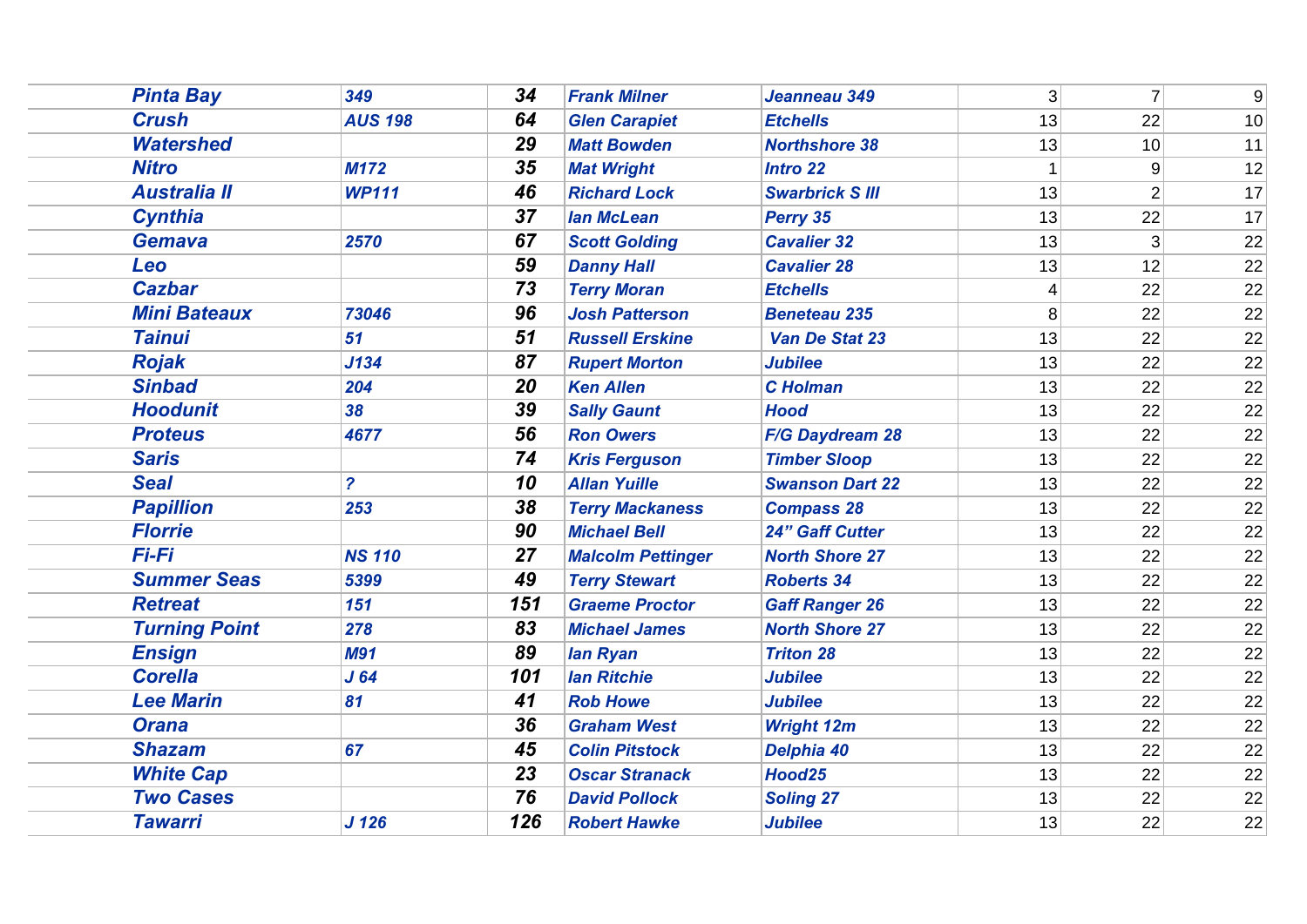| <b>Calcutta</b>          |                 | 71               | <b>Allan Bridge</b>      | <b>Soling 27</b>          | 13 | 22 | 22 |
|--------------------------|-----------------|------------------|--------------------------|---------------------------|----|----|----|
| <b>High Jinks</b>        | 7166            | 81               | <b>Barry Black</b>       | <b>Traditional 30</b>     | 13 | 22 | 22 |
| <b>Rebecca</b>           | 5524            | 24               | <b>Mark Solomon</b>      | <b>Spacesailer 24</b>     | 13 | 22 | 22 |
| C'est La Vie             | 2678            | 78               | <b>Richard Cover</b>     | <b>Nantucket 31</b>       | 13 | 22 | 22 |
| <b>Sylphine II</b>       | WP <sub>1</sub> | 1                | <b>Ken Gardner</b>       | <b>Colleen 25</b>         | 13 | 22 | 22 |
| <b>Margarita</b>         |                 | 60               | <b>Jon Hoile</b>         | <b>Griffen</b>            | 13 | 22 | 22 |
| <b>Sylvia</b>            | <b>CB80</b>     | 3                | <b>Larry Eastwood</b>    | <b>Gaff Couta Boat 26</b> | 13 | 22 | 22 |
| <b>Love Grace</b>        |                 | 44               | <b>Peter Norman</b>      | <b>North Shore 30</b>     | 13 | 22 | 22 |
| <b>Windstormer</b>       | 98              | 99               | <b>Paul Mander</b>       | <b>Diamond 30</b>         | 13 | 22 | 22 |
| <b>Angry Penguin</b>     | WP <sub>7</sub> | $\overline{7}$   | <b>Piers Akerman</b>     | <b>Currawong 30</b>       | 13 | 22 | 22 |
| <b>Response</b>          | 2127            | 18               | <b>Andrew Terry</b>      | <b>Tasman Seabird 36</b>  | 13 | 22 | 22 |
| <b>Marama</b>            | 1441            | 44               | <b>Tom Coventry</b>      | <b>Wright 32</b>          | 13 | 22 | 22 |
| <b>Spindrifter</b>       |                 | 88               | <b>Matt Trapnel</b>      | <b>Ross 930</b>           | 13 | 22 | 22 |
| <b>Jazza</b>             |                 | $\overline{12}$  | <b>Paul Borel</b>        |                           | 13 | 22 | 22 |
| <b>Wild Goats</b>        |                 | 14               | <b>Rob McKechnie</b>     | <b>Soling 27</b>          | 13 | 22 | 22 |
| <b>Ain't Misbehaving</b> |                 | 42               | <b>Kirsten Gillies</b>   | <b>Soling 27</b>          | 13 | 22 | 22 |
| <b>Hinny B</b>           |                 | 54               | <b>Carl Drury</b>        | Santana 30                | 13 | 22 | 22 |
| <b>Questing</b>          |                 | 61               | <b>Lochiel Crafter</b>   | <b>Alan Payne 35</b>      | 13 | 22 | 22 |
| <b>Struen Marie</b>      | 146             | 26               | <b>Andrew Minter</b>     | <b>Carvel Sloop</b>       | 13 | 22 | 22 |
| <b>Pegasus III</b>       |                 | 37               | <b>Greg Roberts</b>      | <b>Russcraft 7m</b>       | 13 | 22 | 22 |
| <b>Mirage</b>            |                 | 43               | <b>Ross Turner</b>       | <b>Soling 27</b>          | 13 | 22 | 22 |
| <b>Amanda</b>            | 2061            | 70               | <b>Jay McCord</b>        | <b>Timber Sloop 35</b>    | 13 | 22 | 22 |
| <b>Ophia</b>             |                 | 77               | <b>Richard Dumas</b>     | <b>Swanson 36</b>         | 13 | 22 | 22 |
| <b>Make My Day</b>       | <b>KA132</b>    | 57               | <b>Adrian Harmsworth</b> | <b>Soling 27</b>          | 13 | 22 | 22 |
| <b>Asterix</b>           | 2788            | 86               | <b>Tony O'leary</b>      | <b>Pawtucket 35</b>       | 13 | 22 | 22 |
| <b>Ciel</b>              | M159            | 110              | <b>Peter Dulson</b>      | <b>Beneteau First 10</b>  | 13 | 22 | 22 |
| <b>Wicked</b>            | WP <sub>2</sub> | $\boldsymbol{2}$ | <b>Bob Story</b>         | <b>Custom</b>             | 13 | 22 | 22 |
| <b>Tere Moana</b>        | L 6217          | 40               | <b>Patrick Brown</b>     | <b>Holland 43</b>         | 13 | 22 | 22 |
| <b>D'Artagnon</b>        | 473             | 73               | <b>Peter Milton</b>      | <b>Beneteau 47</b>        | 13 | 22 | 22 |
| <b>Ride On Time</b>      | 2961            | 80               | <b>Nick Mason</b>        | Sonata 8                  | 13 | 22 | 22 |
| <b>Judith Pihl</b>       | 31              | 94               | <b>Phil Pryke</b>        | <b>6 Metre</b>            | 13 | 22 | 22 |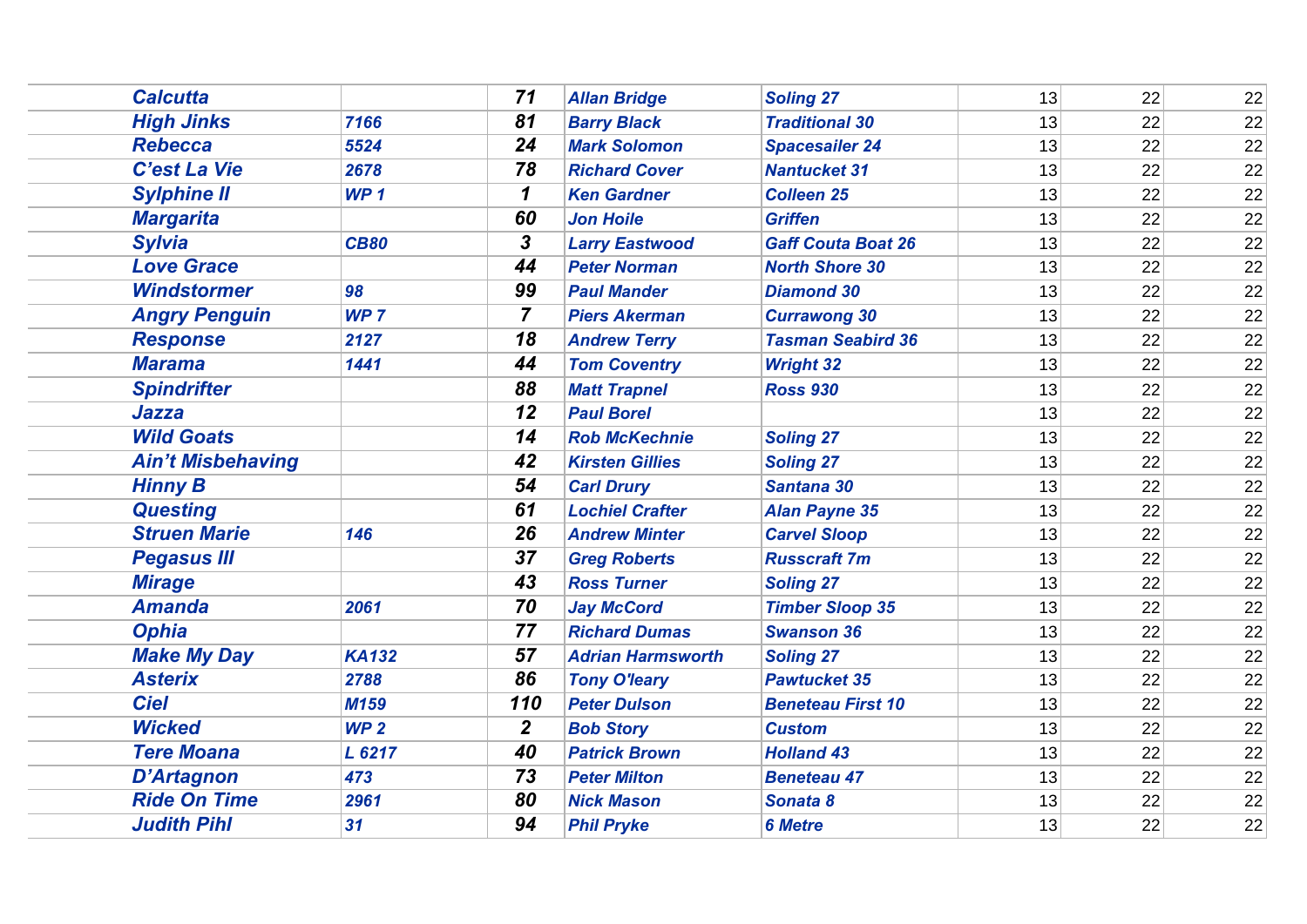| <b>Rendezvous</b>         | 6/KA4          | 6                            | <b>Simon Sadubin</b>             | <b>William Fife 6m</b> | 13 | 22 | 22 |
|---------------------------|----------------|------------------------------|----------------------------------|------------------------|----|----|----|
| Wetassagain               |                | 47                           | <b>Robert Orr</b>                | <b>Soling 27</b>       | 13 | 22 | 22 |
| <b>Moon</b>               | 65             | 65                           | <b>Shane Beashel</b>             | <b>Soling 27</b>       | 13 | 22 | 22 |
| <b>Back Beat</b>          |                | $\overline{\boldsymbol{15}}$ | <b>Skip</b>                      | <b>Diamond 30</b>      | 13 | 22 | 22 |
| <b>Caroline</b>           | <b>PH64</b>    | 91                           | <b>Dave Morgan</b>               | Jeanneau 37            | 13 | 22 | 22 |
| <b>Wyargine</b>           | 65             | 11                           | <b>Gerry Colley</b>              | <b>Diamond 30</b>      | 13 | 22 | 22 |
| <b>Jindarra</b>           | 4151           | 53                           | <b>Matt</b>                      | J36                    | 13 | 22 | 22 |
| <b>Rhapsody</b>           | <b>AUS 35</b>  | 85                           | <b>Owen Crick</b>                | 5.5 Metre              | 13 | 22 | 22 |
| <b>Sharona</b>            |                | 72                           | <b>Mark Cardiff</b>              | <b>Etchells</b>        | 13 | 22 | 22 |
| <b>Even Keel</b>          |                | 75                           | <b>G &amp; J Winterbottom</b>    | <b>Etchells</b>        | 13 | 22 | 22 |
| <b>Flash Harry</b>        | <b>AUS 117</b> | 82                           | <b>Ian Portek</b>                | <b>Etchells</b>        | 13 | 22 | 22 |
| <b>Ingrid</b>             | 7828           | 84                           | <b>Scotty</b>                    | <b>Star</b>            | 13 | 22 | 22 |
| <b>Time Out</b>           |                | 32                           | <b>Jeff Hall</b>                 | <b>Farr 1020</b>       | 13 | 22 | 22 |
| <b>Antares</b>            | <b>AUS 29</b>  | 25                           | <b>Martin Cross</b>              | 5.5 Meter              | 13 | 22 | 22 |
| <b>Resurgent</b>          | 1052           | 52                           | <b>Paul Westcott</b>             | <b>Etchells</b>        | 13 | 22 | 22 |
| <b>Baragoola</b>          |                | 62                           | <b>Tom Spithill</b>              | 5.5 Metre              | 13 | 22 | 22 |
| <b>Just Magic 2</b>       |                | 66                           | <b>Chad Leggett</b>              |                        | 13 | 22 | 22 |
| <b>Karma</b>              | 415            | 102                          | <b>Paddy Broughton</b>           | <b>Etchells</b>        | 13 | 22 | 22 |
| <b>Just Magic 2</b>       |                | 66                           | <b>Chad Leggett</b>              | <b>Lidgard 36</b>      | 13 | 22 | 22 |
| <b>Taking Back Sunday</b> | 48             | 48                           | <b>Bryan Atchinson</b>           | <b>Elliot 7</b>        | 13 | 22 | 22 |
| <b>Greybeard</b>          |                | 16                           | <b>Tim Stranack</b>              | <b>Etchells</b>        | 13 | 22 | 22 |
| <b>Quest 3</b>            |                | 22                           | <b>Brendon Gregg</b>             | $X-43$                 | 13 | 22 | 22 |
| <b>Hauni</b>              |                | 58                           | <b>Tim Wilson</b>                | 40ft daysailor         | 13 | 22 | 22 |
| <b>Young at Heart</b>     |                | 82                           | <b>Simon Grosser</b>             | <b>Young 88</b>        | 13 | 22 | 22 |
| <b>Gwen</b>               |                | 100                          | <b>Hugh Treharne</b>             | <b>Modified Soling</b> | 13 | 22 | 22 |
| <b>Panchax</b>            | 6407           | 107                          | <b>J Scholten &amp; S Parker</b> | <b>Stewart 34</b>      | 13 | 22 | 22 |
| <b>Vamonos</b>            | 9211           | 92                           | <b>Jim Dargaville</b>            | Sayer 43               | 13 | 22 | 22 |
| <b>Show Down</b>          |                | 17                           | <b>Peter Hrones</b>              | J35                    | 13 | 22 | 22 |
| <b>Sequel</b>             | 3879           | $5\phantom{.0}$              | <b>Michael Doherty</b>           | <b>Farr 1020</b>       | 13 | 22 | 22 |
| <b>Mak Mak</b>            |                | 41                           | <b>Stephen Hosking</b>           | <b>Brenta 38</b>       | 13 | 22 | 22 |
| <b>Revolver</b>           | 7079           | 79                           | <b>Michael Ritchie</b>           | <b>Ritchie 38</b>      | 13 | 22 | 22 |